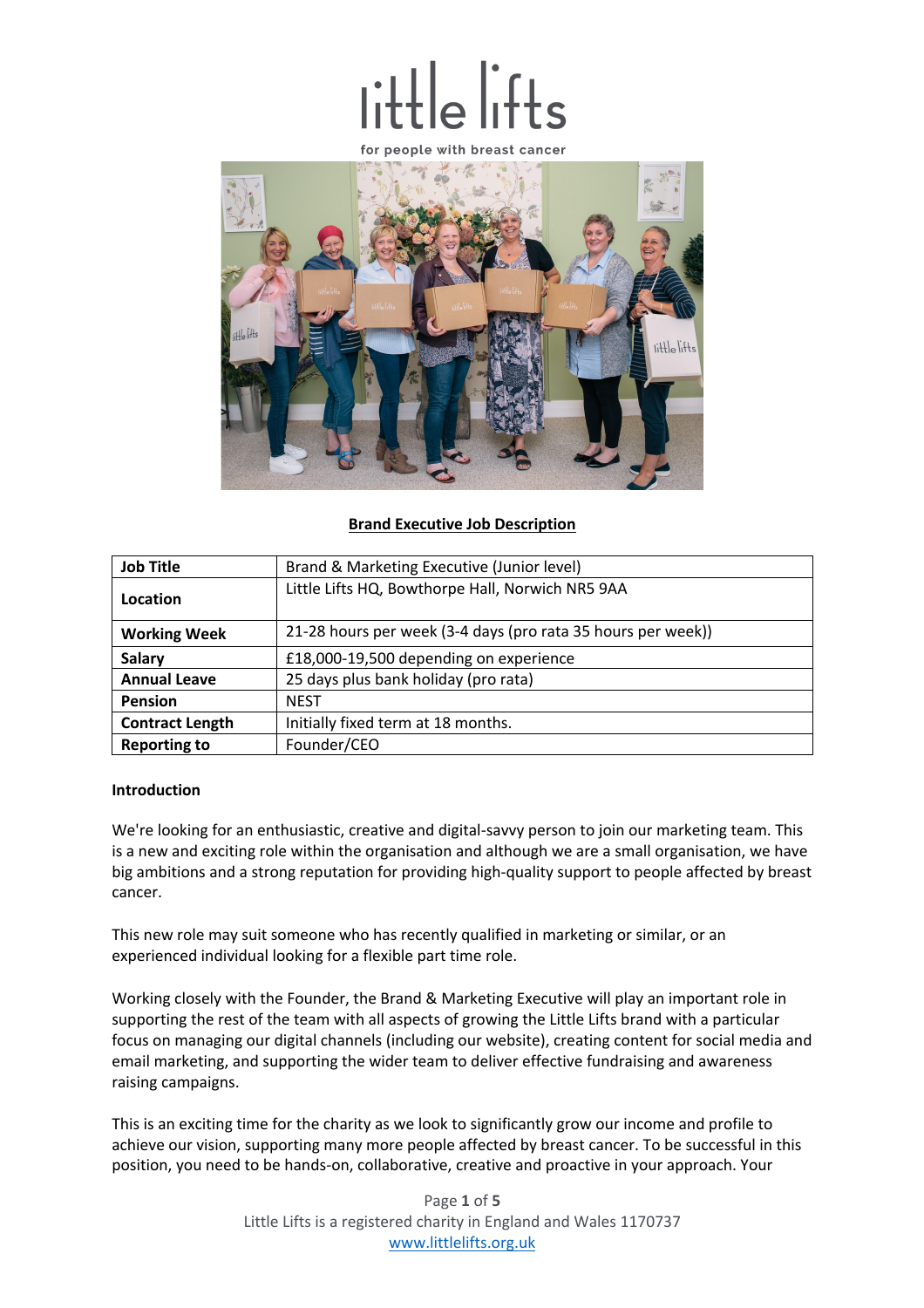

for people with breast cancer

contribution will significantly help to provide practical and emotional support to people affected by breast cancer.

# **What is Little Lifts?**

In the UK, 55,000 women will be diagnosed with breast cancer every year, and 350 men. Our mission is to support everyone who faces chemotherapy and/or radiotherapy for breast cancer, by giving them a Little Lifts box at the start of, or during, their treatment.

We support people undergoing chemotherapy and/or radiotherapy treatment for primary and secondary breast cancer by giving them a Little Lifts box:

- In the East of England, our hospital partnerships ensure that every eligible person is reached.
- Elsewhere in the UK, people can apply to our 'Kindness Fund' to access our support (our response to the pandemic).

We understand that every person's experience of breast cancer treatment is different. That's why Little Lifts boxes are full of items carefully selected to provide practical support, as well as moodboosting goodies to promote emotional wellbeing – but it isn't just what's inside the box that provides support. Recipients tell us that the sense of solidarity and kindness they experience is equally valuable.

We are an ambitious charity having already supported over 5000 people since our launch in October 2017, and, despite these uncertain times, we are driven to support many more people with breast cancer in the years to come.

Please visit our website to find out more.

# **The Role**

# Objective:

Working closely with the Founder, this role will play an important role in supporting the rest of the team with all aspects of brand and marketing for Little Lifts with a particular focus on managing and maintaining our digital channels, including a new website launching mid-April 2022. With a passion for brand and creativity you will have strong organisational skills, a keen attention to detail and be a confident communicator.

The Brand & Marketing Executive will also work closely with the Founder and fundraising function to design and deliver fundraising campaigns ensuring all communications are optimised to drive supporter engagement and loyalty.

The Brand & Marketing Executive will also work closely with an external social media consultant to develop and maintain social media channels including planning, creating, and scheduling content.

This new role includes managing the website, digital communications, video production, design, developing case studies, writing for the website and managing social media content across multiple platforms.

> Page **2** of **5** Little Lifts is a registered charity in England and Wales 1170737 www.littlelifts.org.uk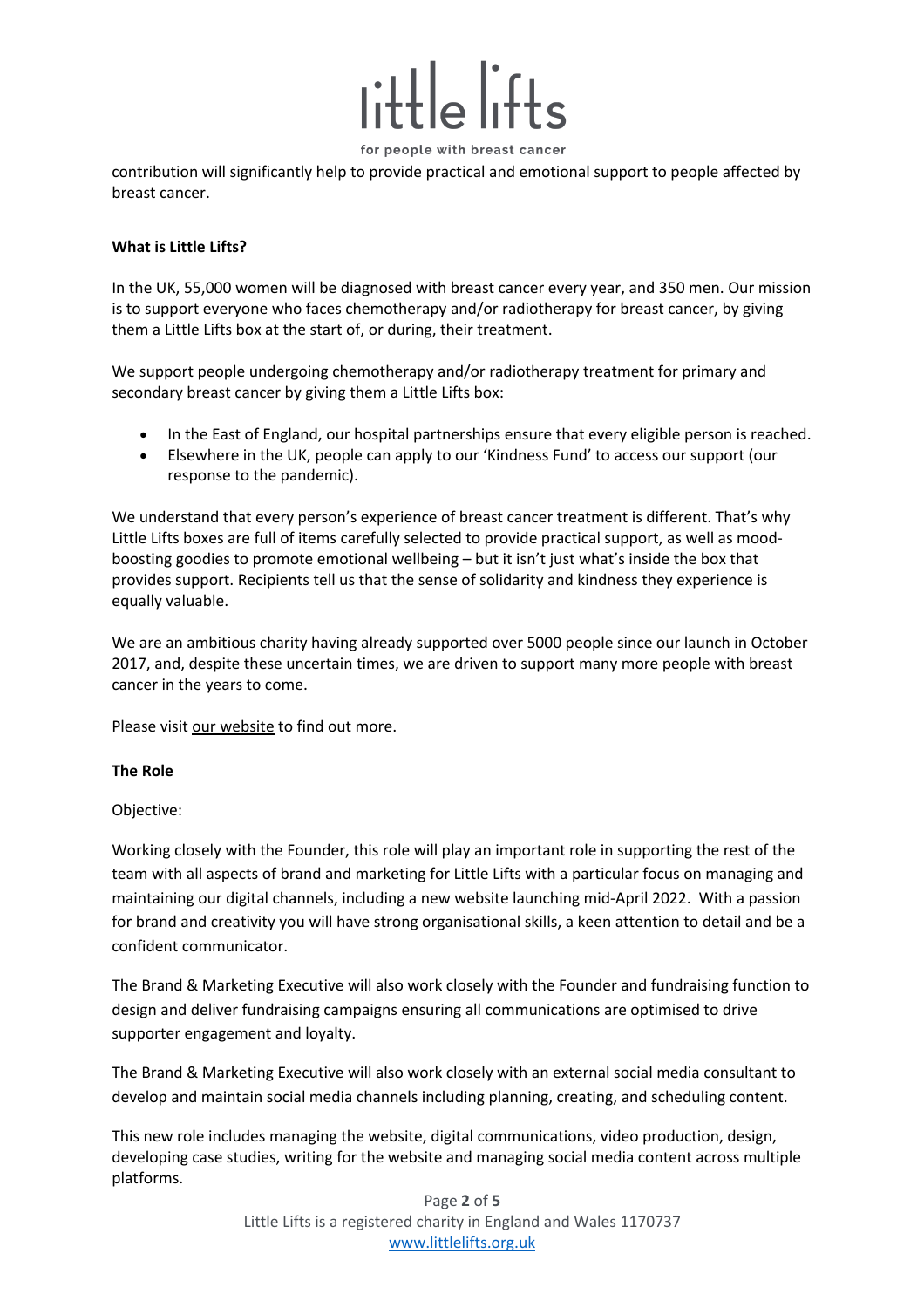

# **Core responsibilities of the role:**

- To work with the Founder, and the rest of team, to execute the brand and marketing strategy.
- Working closely with external social media consultant to provide day-to-day management, including creation, scheduling, posting and moderation of the organisation's social media channels.
- Assist in designing and creating marketing materials briefed by the Founder, Events and/or Operations Manager to support delivery of the organisations fundraising campaigns, events and operational activity including graphics, video, digital and printed material and liaising with third party suppliers as required.
- Manage and create (with support from wider team for input) the organisation's social media content and schedule and working with external consultant to use insight to create engaging content that supporters want to engage with.
- Design, test, deliver and evaluate email marketing campaigns (minimum quarterly) as required by the Founder to drive supporter engagement, income and campaigner actions.
- Copywriting to brief for a range of mediums, including web copy, e-newsletters, social media, case studies and printed materials. Working with volunteer copywriter to assist you with these tasks.
- Day-to-day management of the website, including adding and removing content, updating latest news, ensuring the website content is in line with the brand and tone of voice.
- Work closely with Events Manager to design and promote fundraising events and marketing resources to supporters across all digital channels.
- Support and provide photography and video content at fundraising events, packing parties, box deliveries etc that can be used across all digital platforms.
- Proactively support the wider team to ensure that the integrity of the CRM (E-Tapestry) database is maintained to a suitably high standard.
- Support creative design using Canva.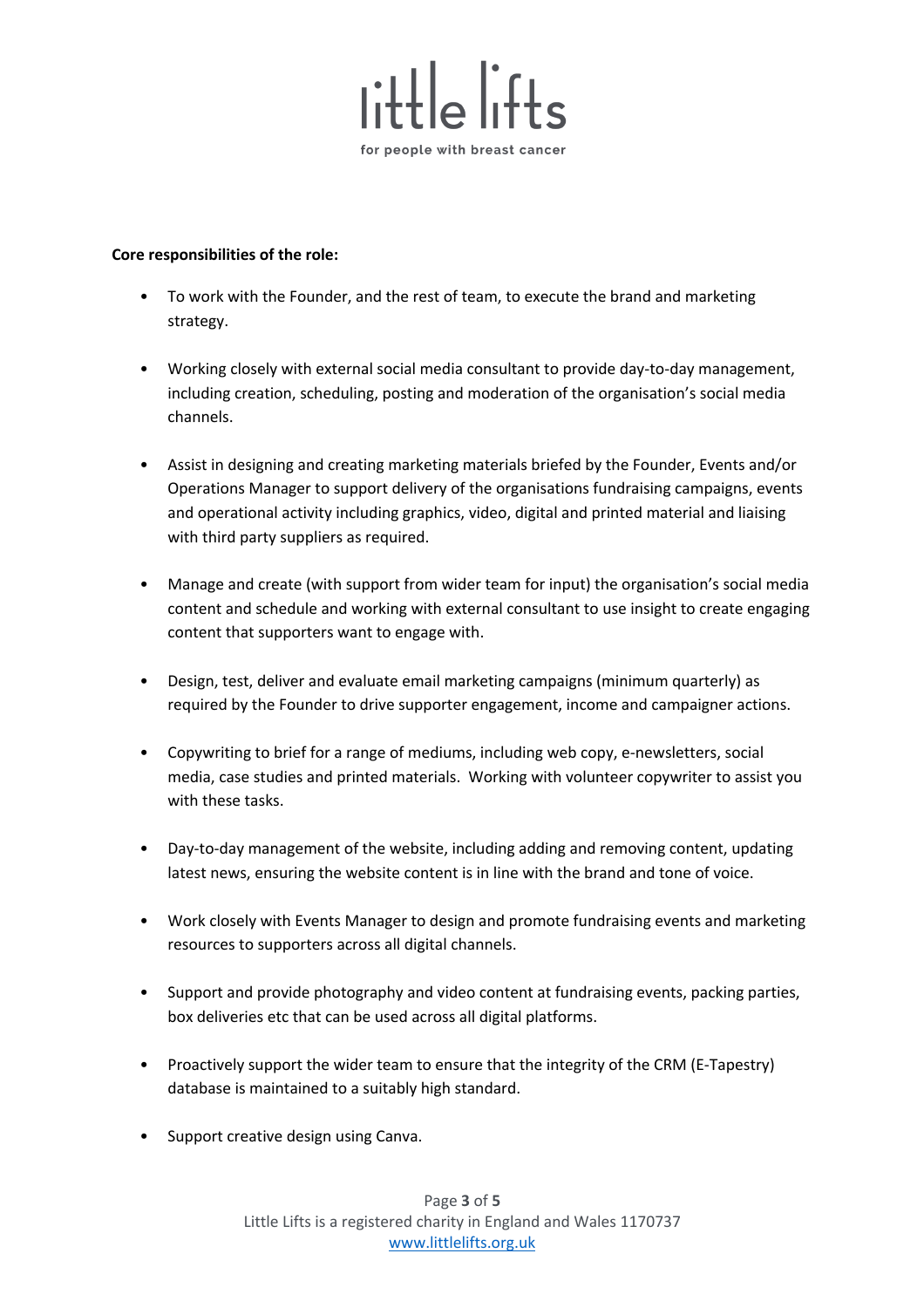

- for people with breast cancer
- Work with Founder to develop a brand Ambassador programme, working with influencers to promote the work of Little Lifts.
- At the request of the Founder, undertake any other duties consistent with the post and assist with other areas of work as required

|                               | <b>Essential</b>                                                                                                                                                                                                                                                                                                                                                                                                                                                                                                                                                                                                                                                                                                                                                                                                                                                                                                                                                                                                                                      | <b>Desirable</b>                                                                                                                                                                                                                                                                                                                                                                                                                                                                                                                                                                                                                                                                                                     |  |
|-------------------------------|-------------------------------------------------------------------------------------------------------------------------------------------------------------------------------------------------------------------------------------------------------------------------------------------------------------------------------------------------------------------------------------------------------------------------------------------------------------------------------------------------------------------------------------------------------------------------------------------------------------------------------------------------------------------------------------------------------------------------------------------------------------------------------------------------------------------------------------------------------------------------------------------------------------------------------------------------------------------------------------------------------------------------------------------------------|----------------------------------------------------------------------------------------------------------------------------------------------------------------------------------------------------------------------------------------------------------------------------------------------------------------------------------------------------------------------------------------------------------------------------------------------------------------------------------------------------------------------------------------------------------------------------------------------------------------------------------------------------------------------------------------------------------------------|--|
| <b>Qualifications</b>         | <b>Education to GCSE standard</b><br>including Maths and English<br>Language grade C and above.<br>Educated to degree level or with the<br>equivalent work experience.<br>Marketing or digital communications<br>qualification, or equivalent through<br>experience.                                                                                                                                                                                                                                                                                                                                                                                                                                                                                                                                                                                                                                                                                                                                                                                  | Experience using Mailchimp or<br>similar.<br>Experience of using 3rd party<br>scheduling platforms such as<br>later.com.<br>Familiarity with the charitable<br>-<br>and not-for-profit sector.<br>Experience of using Canva or<br>similar design programmes, or<br>willingness to learn.                                                                                                                                                                                                                                                                                                                                                                                                                             |  |
|                               |                                                                                                                                                                                                                                                                                                                                                                                                                                                                                                                                                                                                                                                                                                                                                                                                                                                                                                                                                                                                                                                       | Experience or willingness to learn<br>video editing and design.                                                                                                                                                                                                                                                                                                                                                                                                                                                                                                                                                                                                                                                      |  |
| Skills &<br><b>Experience</b> | Excellent interpersonal skills, including<br>the ability to take instructions, work well<br>within a team and build relationships<br>with colleagues and volunteers in<br>different functions as well as external<br>stakeholders.<br>Creativity to develop ways to engage<br>existing and new audiences in campaigns<br>to achieve support.<br>Understanding of design platforms such<br>as Canva.<br>Excellent communication and<br>copywriting skills, including the ability to<br>work to a brief and understanding the<br>needs of different audiences.<br>An understanding (and experience) of<br>$\overline{\phantom{0}}$<br>digital and traditional marketing<br>channels and social media platforms.<br>Confident project management and<br>organisational skills to oversee on-going<br>maintenance of website, social media<br>platforms and any other marketing-<br>based project work such as campaigns.<br>Experience and/or interest in designing,<br>coordinating and producing campaign<br>materials, including for online channels. | Professional experience in a<br>$\overline{\phantom{a}}$<br>marketing or social media role.<br>Knowledge and/or experience of<br>marketing and communications<br>strategy.<br>Experience with digital marketing<br>channels, including websites,<br>email marketing and organic/paid<br>social media.<br>Knowledge and/or experience of<br>Google Analytics, email<br>marketing platforms, online<br>advocacy platforms and CRM<br>databases or a strong willingness<br>to learn.<br>Knowledge or interest in<br>photography and editing<br>programmes, or a willingness to<br>learn.<br>Experience of working or<br>volunteering within the charity<br>sector.<br>Knowledge of fundraising<br>regulations and GDPR. |  |

# **Person Specification**